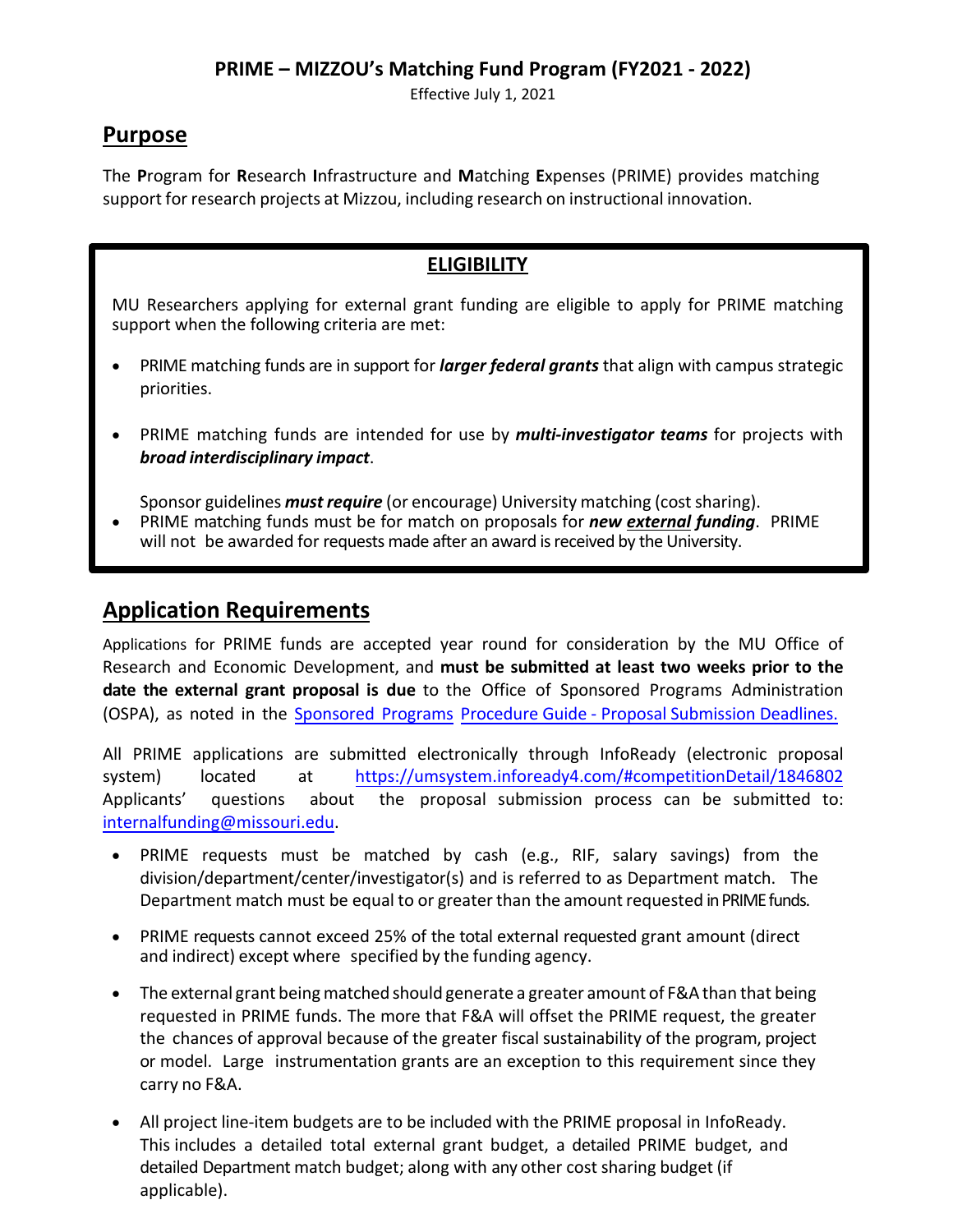Effective July 1, 2021

- PRIME and Department match funds may not be used for the following:
	- o Tenure, Tenure-Track faculty salaries
	- $\circ$  Travel except under exceptional circumstances (with advance Office of Research approval).
	- o GRA stipends except under exceptional circumstances. If GRA stipends are approved, the academic unit is responsible for the tuition and applicable fee costs, in addition to the required Department match, unless prior approval granted by the Office of Research and Economic Development.
- Department match cannot be in the form of:
	- o Faculty time or effort
	- o Tuition or fee waivers
	- o Graduate student medical insurance
	- o Other grants
	- o External in-kind contributions.

### **Application Preparation and Submission**

The PRIME application is available at the link below:

[https://umsystem.infoready4.com/#competitionD](https://research.missouri.edu/internal/prime.php)etail/1846802

While preparing your electronic application, it is important to have the following information available for completing the application sections and/or uploading material to the online application:

- External funding opportunity guidelines
- Detailed internal, PRIME, and Department match budgets you **MUST** use the template provided [here.](https://research.missouri.edu/internal/files/PRIME_Budget_Template.xlsx)
- External grant proposal including a description of the research (abstract) and important sections which may support the success of the grant proposal.

A request for PRIME funds requires approval from the applicant's department chair/director and dean. It will also require approval from each separate division or department match contact. By [approving this application the](mailto:internalfunding@missouri.edu)y will be agreeing to commit the designated funds contingent upon receiving the PRIME and exte[rnal funds. The request for these approvals will be](https://research.missouri.edu/internal/prime.php) sent by the Internal Funding Coordinator via InfoReady after the application is submitted.

**Adherence to these application requirements ensures equity and fairness among all grant applicants, and applications that do not meet these requirements, or meet the PRIME eligibility listed above, may be returned without review.**